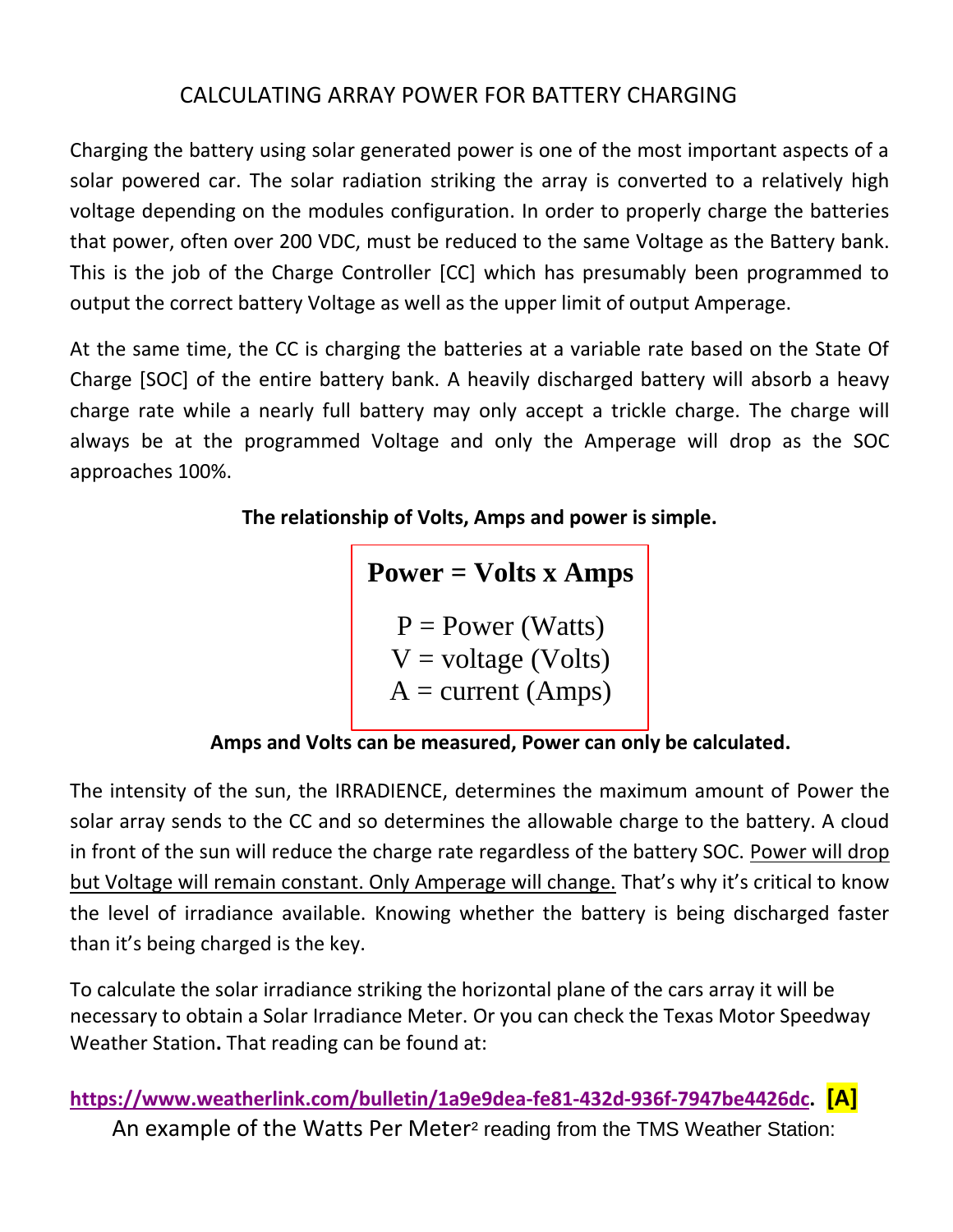





Another critical factor in calculating the CC Power charging the battery is knowing the temperature of the solar array. Using an infra-red [IR] thermometer or other device to accurately measure the temperature of the rear surface of the cell.

The modules rated nominal Power at Standard Test Conditions [STC] will be listed on the rear label as well as the MODULE manufacturer spec sheet and is calculated assuming a module temperature of 25°C & 1000 W/M² irradience. And based on the number and configuration of series and parallel modules, your power may vary.

But with any temperature increase above 25°C you must take into account power loss percentage for every 1°C above 25°C. Inversely any temperature lower than 25°C will increase the output by the same % for every 1°C.

Using a 260W 60 cell, polycrystalline module as an example: note the temperature coefficient ratings shown for Power, Volts and Amps. [B]

The temperature coefficient of the Open Circuit Voltage [Voc] is -0.32%/°C, a significant amount. Reduced Voltage will reduce the Power charging the battery. So with a drop in Power with the Voltage remaining constant, the effect is reduced Amperage. Any way you measure it, heat reduces power. The formula for calculating that loss using the temperature coefficient is simple.